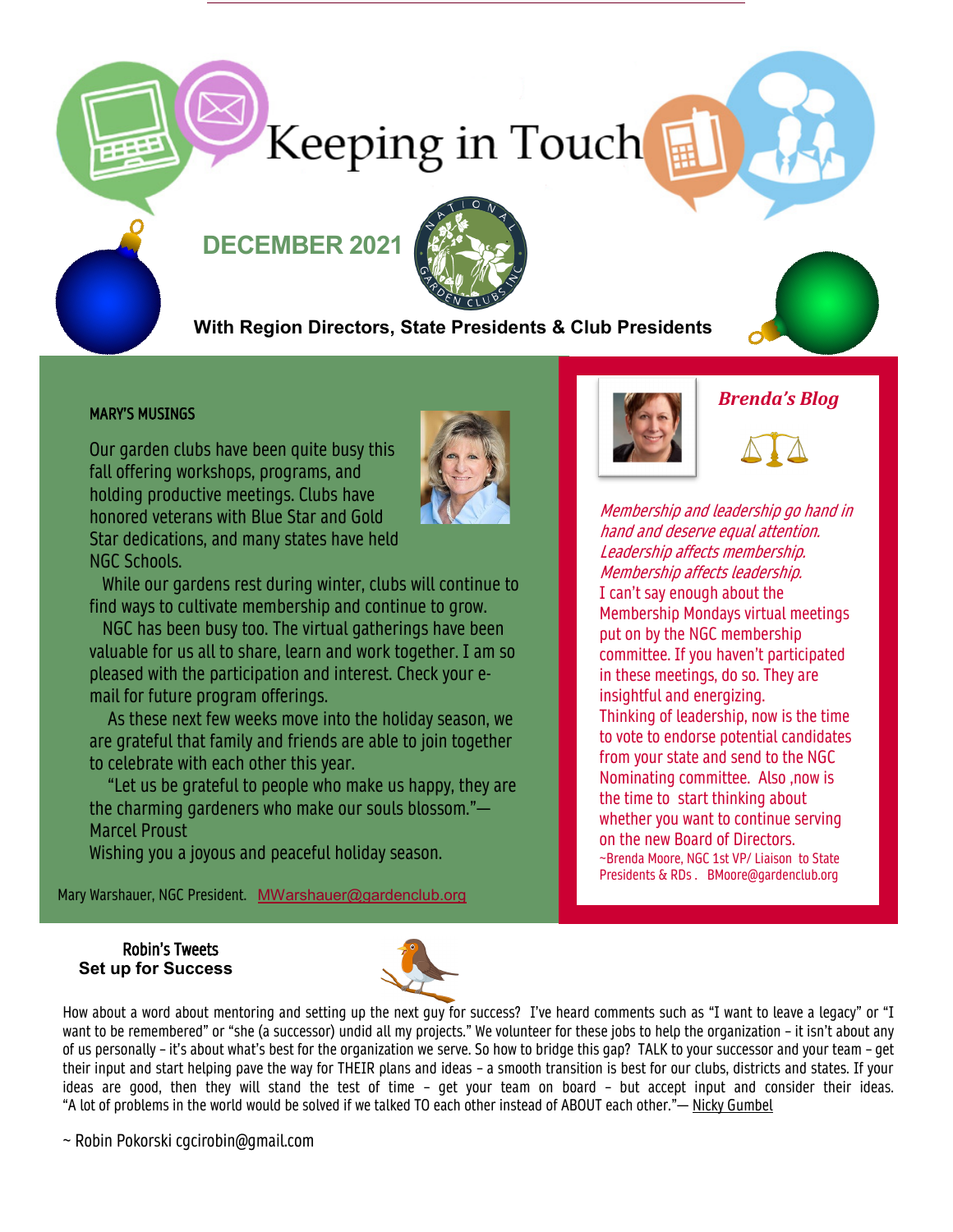## *Reminders*

Awards of Excellence Applications are due by January 1, 2022 and should be sent to Donna Donnelly -DMDonnely@gardenclub.org

Award Applications, which should be sent in by your State Awards' Chairman, are due into NGC by January 15th, 2022. dianejharbin@comcast.net, NGC Awards' Chairman

The new 2022 Vision of Beauty Calendar is out and available on the NGC website: https://gardenclub.org (Go to Member Resources/Publication/Explore Here/ VOB calendar) The calendar showcases numerous designs from Traditional to Creative to Botanical Arts, as well as Small Pocket Gardens. It is a great teaching tool to inspire and educate designers on new trends. It is also a wonderful gift to give out to members, family, and friends. Please consider going online and ordering one or more copies of the 2022 Vision of Beauty Calendar. Sales to our members are an important part of your support and the continued success of this beautiful publication.

florence leyssene@gmail.com

Remember to purchase great holiday gifts from our NGC Store [Our Store | National Garden Clubs, Inc.](https://gardenclub.org/our-store?f%5B0%5D=category%3A85)

Thank you to the State Presidents who turned in the Schools' survey. I'm compiling the information into a chart that will be looked at by the President, VPs, Schools' Chairmen, and be e-mailed to you.

 I'm still waiting for the name and contact information, if you have it, for the next president of your state. I realize some states might not have that information yet.

 I'm happy to report that all States membership dues were paid by the October 31st deadline! Thank you.



#### **The next scheduled Care to Share zoom meeting for Presidents and Region Directors will be Tuesday, Feb. 22, 2022, at 2:00 PM EST**

**These meetings will not be recorded to allow participants to feel they can share freely.**



#### Next One Up! by Gaye Stewart

People, flowers, bouquets and more; Field trips, friends and fun galore Design and landscape classes to make you smart. Delightful training to warm your heart Civic projects to make you proud. Exciting ideas shared out loud Meetings, events, workshops so fine. Bringing you new friendships divine Leadership offers may be in sight. New opportunities to share your light Step out in faith – confidence do show. People are watching and seeing you grow You may volunteer, or wait to be asked. Either way is fine – be up to the task Garden Club work, enriches your life; Always interesting and without strife Bring your "game face" on for the fun. You'll be proud of yourself when it's done Time's a wasting, so don't delay. Others will help you along the way My tiny poem is nearly complete. To see you in Garden Club work will be sweet.